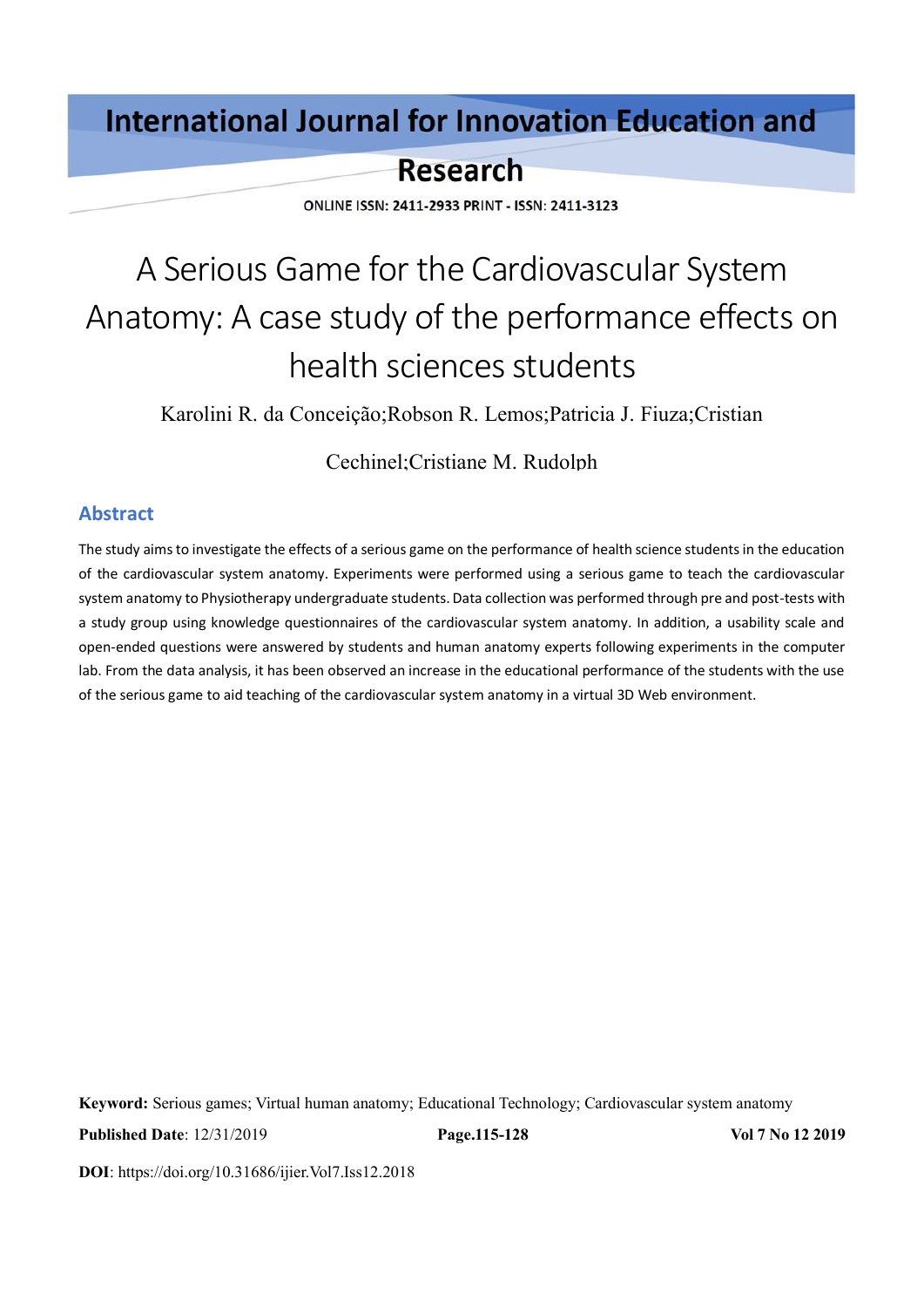# **A Serious Game for the Cardiovascular System Anatomy: A case study of**

# **the performance effects on health sciences students**

# **Karolini R. da Conceição, MSc**

Sciences, Technologies and Health Center, Federal University of Santa Catarina, Araranguá, Santa Catarina, Brazil.

# **Robson R. Lemos, PhD (Corresponding author)**

Sciences, Technologies and Health Center, Federal University of Santa Catarina, Araranguá, Santa Catarina, Brazil. Robson.lemos@ufsc.br

# **Patricia J. Fiuza, PhD**

Sciences, Technologies and Health Center, Federal University of Santa Catarina, Araranguá, Santa Catarina, Brazil.

# **Cristian Cechinel, PhD**

Sciences, Technologies and Health Center, Federal University of Santa Catarina, Araranguá, Santa Catarina, Brazil.

# **Cristiane M. Rudolph, PhD**

Sciences, Technologies and Health Center, Federal University of Santa Catarina, Araranguá, Santa Catarina, Brazil.

# **Abstract**

*The study aims to investigate the effects of a serious game on the performance of health science students in the education of the cardiovascular system anatomy. Experiments were performed using a serious game to teach the cardiovascular system anatomy to Physiotherapy undergraduate students. Data collection was performed through pre and post-tests with a study group using knowledge questionnaires of the cardiovascular system anatomy. In addition, a usability scale and open-ended questions were answered by students and human anatomy experts following experiments in the computer lab. From the data analysis, it has been observed an increase in the educational performance of the students with the use of the serious game to aid teaching of the cardiovascular system anatomy in a virtual 3D Web environment*. **Keywords:** Serious games; Virtual human anatomy; Educational Technology; Cardiovascular system anatomy

# **1. Introduction**

Human anatomy is an essential curricular component in health science courses, where its objective is to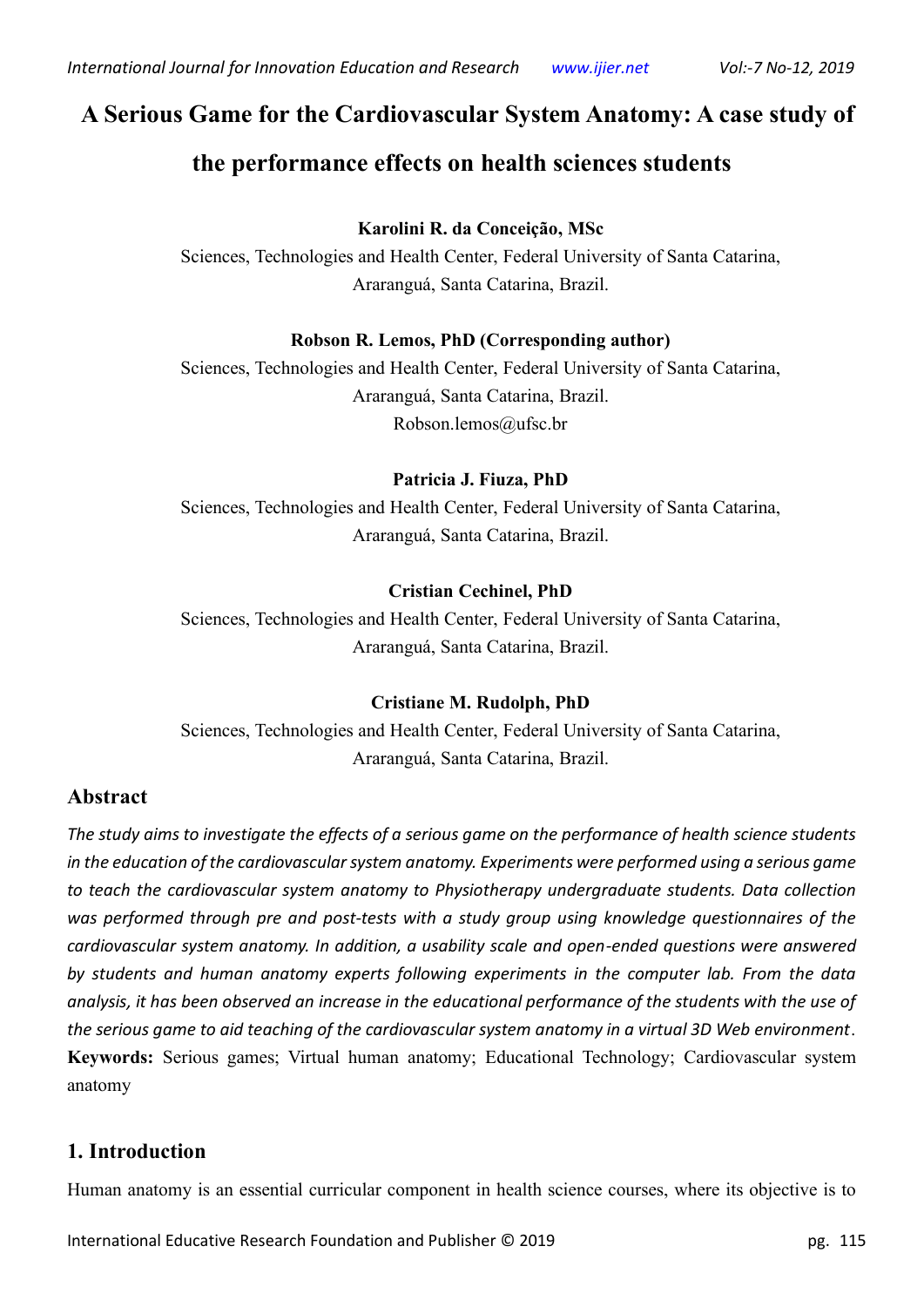learn the structural and functional organization of the human body [1][2]. In that broad concept, anatomy is the science that studies, macro and microscopically, the constitution and development of organized beings [3]. For many years anatomy teaching has focused on traditional methods and 2D drawings, which according to [4] lead to difficulties for students to mentally visualize the human body 3D architecture for a realistic representation of each anatomical structure.

Studying human anatomy is not a simple task. The huge nomenclature of anatomical structures, as well as the relationship between them and the understanding of the concepts associated with structure and function, characterize the teaching of human anatomy [2]. Such a reality can make learning complex for students [5]. Another difficulty regarding anatomy teaching is the high cost of maintaining anatomy laboratories. The conservation of structures considered small and fragile, such as the blood vessels of the cardiovascular system, which require perfect dissection and are difficult to preserve, make their study in laboratories a challenge [6].

Regarding the advances for a better understanding of human anatomy by students and health sciences professionals, new teaching methods based on computational tools have been implemented in conjunction with traditional approaches [7]. With the rapid evolution of technologies, there is a great opportunity for innovation in the design of digital game-based learning environments. Especially in health sciences, there is a need for technological application developments to assist teaching and learning process, since only the use of traditional resources (e.g., textbook, teacher or labs) cannot always provide students with real dimensions of anatomical structures [8].

The use of technologies for teaching anatomy plays an important role in learning, providing a new study environment beyond the anatomy laboratory [9]. Gradually the technological advances on computer graphics has allowed a growth in the development of digital games, emerging as a powerful educational tool [10], and that has been gaining ground in the academic field.

Recent technological advances and ease of access, particularly in games, have increased the use of technology in various areas, such as health sciences [11]. The use of games has gained space and relevance in the research field, and can be seen as a tool capable of combining learning and entertainment. In recent years, the term serious games have gained space and importance. Applied in various areas of knowledge, serious games are focused on learning. Those games, with specific purpose and content, focus on providing the user with a knowledge input (content) that will be further tested [12]. Currently, there are a variety of digital games and applications that are characterized as virtual environments for the Web. In that context, the generic term Web3D is used to refer to any type of three-dimensional (3D) graphic technology supported by the World Wide Web (WWW). Focusing on the field of human anatomy and presenting general information on human body systems, two virtual environments can be emphasized: Biodigital [13] and Complete Anatomy [14].

Based on that, it is necessary to develop innovative tools that enable health science students to explore essential characteristics during the study of human anatomy. This study is part of an ongoing research project entitled EducaAnatomia3D which is a Web3D serious game for teaching Anatomy of Skeletal, Muscle, Cardiovascular and Nervous Systems. The design and development of the serious game is being carried out in partnership with human anatomy experts who assist in the identification and inclusion of important concepts associated with the structure and organization of the organs that make up the systems.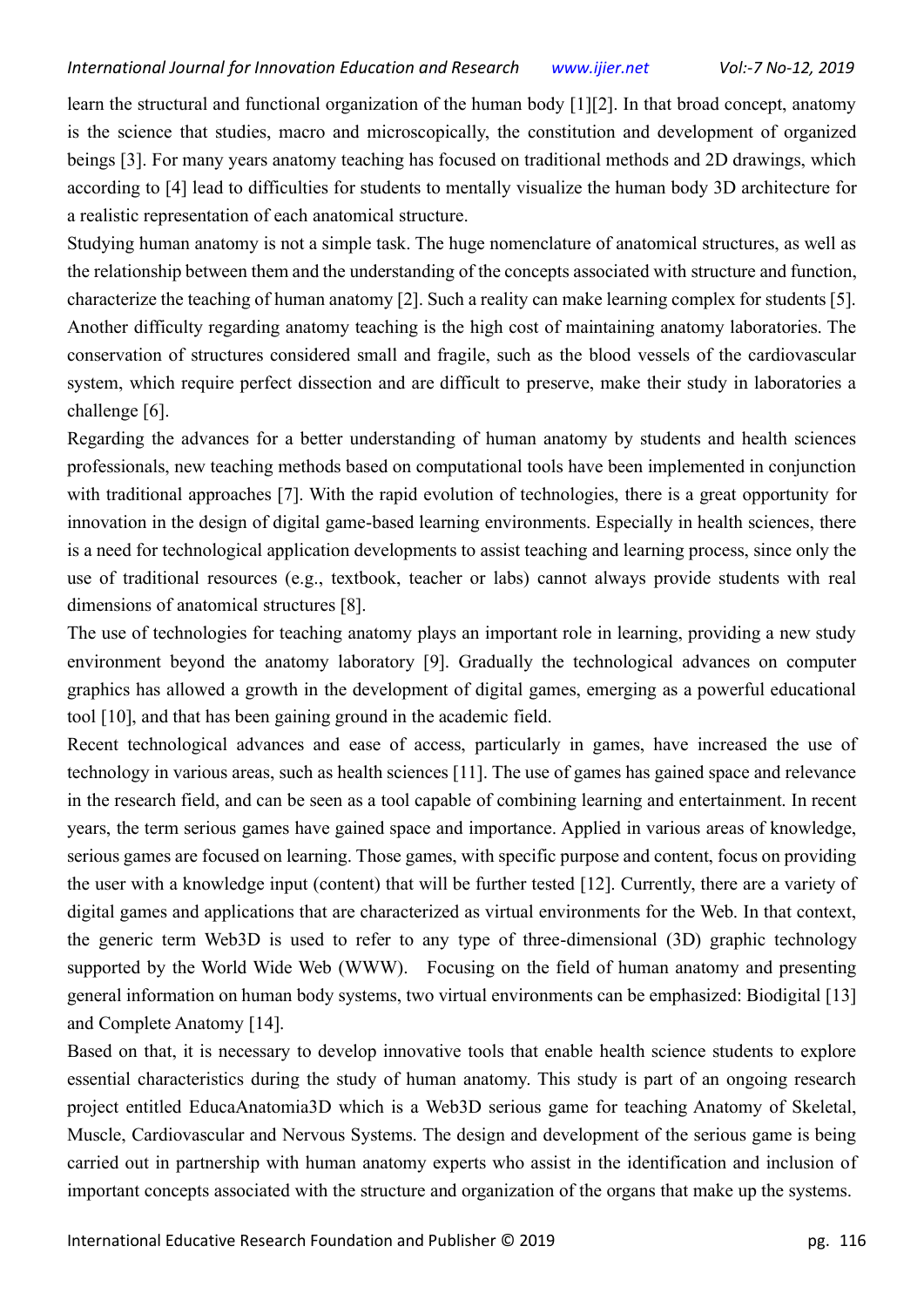In that context, the aim of the current study was to investigate the effects of a serious game on the educational performance of health science students in the teaching of cardiovascular system anatomy. Thus, the content of the serious game corresponding to the cardiovascular system was developed in such a way that the following research question can be answered through group study evaluations with students and health sciences experts: which are the effects of the proposed serious game on the educational performance of health science students in teaching the anatomy of the cardiovascular system anatomy?

The remainder of the article is structured as follows: Section 2 provides a brief description of related work. The serious game for teaching human anatomy with an emphasis on the cardiovascular system is presented in Section 3. Section 4 describes the characteristics of the study group. Section 5 describes tools for data collection, such as the cardiovascular system knowledge questionnaire, usability scale, open questions about a game session, the experiment implementation process, and data analysis. Section 6 presents the results. And, Section 7 presents the conclusion of the study performed and future work.

# **2. Related Work**

Studies related to virtual environments for human anatomy education can be classified into three main categories: serious games for health science education; virtual environments for education in human anatomy; and, augmented and virtual reality for human anatomy education.

In the context of serious games for health science education, [15] presented a systematic review of the literature on serious games for health sciences and proposed a classification of games based on the following topics: the main goal (entertainment, teaching or health), the stages of the disease being treated (monitoring, detection, treatment, rehabilitation or health education), and the type of end users (general population, patients, or health professionals). According to the authors, the development of a serious game involves different processes, technologies, and experts. The authors also mentioned that in the case of serious games, special attention should be given to the content provider. Meaning that the content providers need to supply game-related information as well as share their knowledge to define game parameters such as level of difficulty or appropriate rewards. [8] conducted a comprehensive review of serious games in health professions. The authors compared serious games with traditional simulators, taking into account four key factors: entertainment factor, development costs, development time, and deployment costs. According to the authors, in serious games users enjoy the need to improve their performance, which is usually measured by some kind of scoring mechanism and the challenge of achieving a particular goal.

In terms of virtual environments for human anatomy education, [16] presented a pioneering study in the description of a fully online undergraduate anatomy course. The course was designed to work in parallel with a traditional classroom course. The classroom lectures were delivered to students using a web collaboration software along with an interactive whiteboard. The same collaborative software was used to present laboratory demonstrations in which 3D virtual anatomical models were manipulated. In addition, online materials for the central nervous system were available on a website containing 360° images of prospective plasticized brain samples. In that way, different types of interaction were explored during the course, such as student-instructor and student-student interactions. [17] investigated the interaction between learning material presentation formats, spatial skills and anatomical tasks. The first study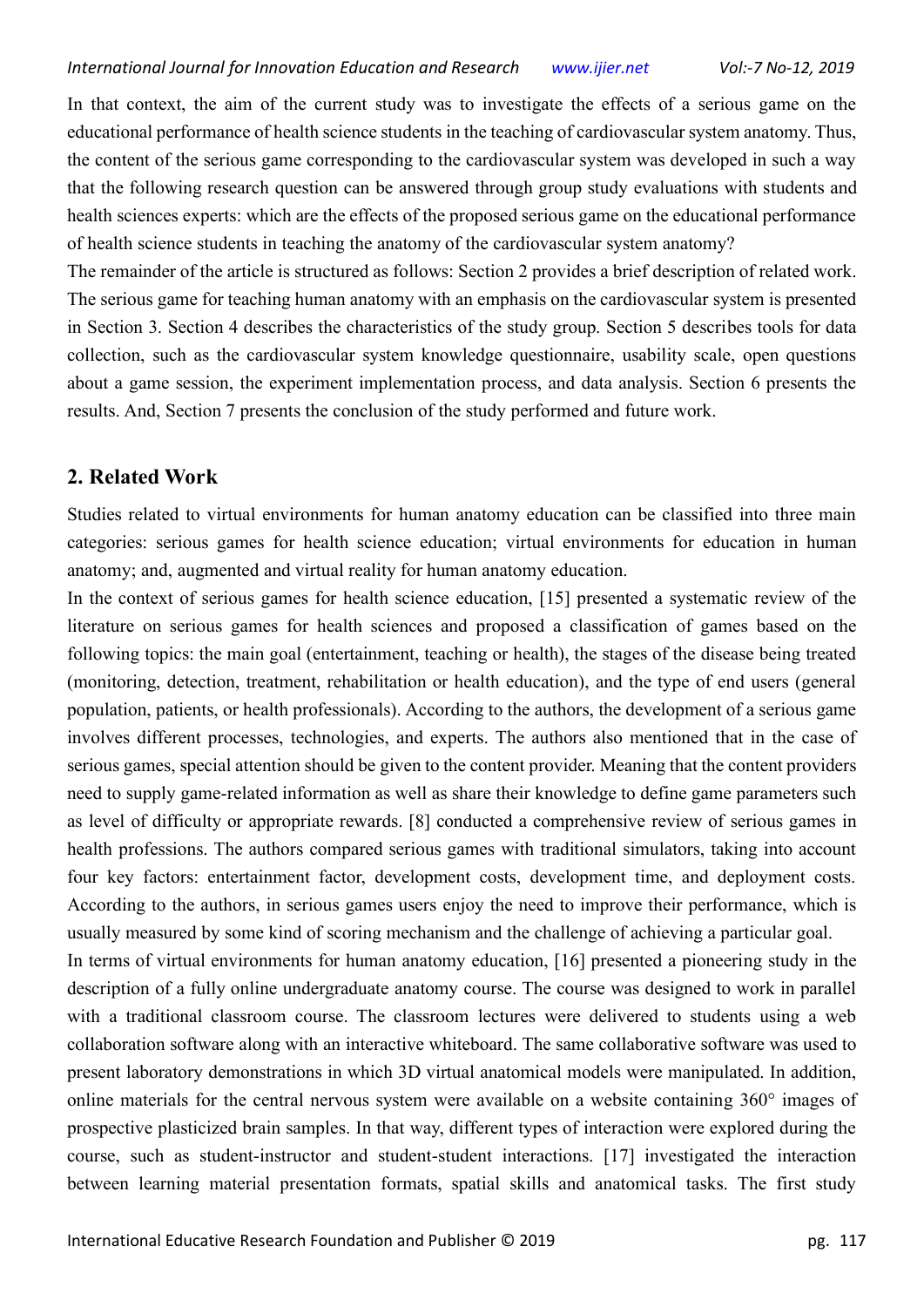conducted by the authors aimed to explore how presentation formats (dynamic vs. static visualizations) support the learning of functional anatomy. And, the second study was conducted to investigate the interaction between spatial skills (spatial visualization and spatial relationship) and presentation formats in relation to the functional anatomy of the human upper limb. It was observed that dynamic visualization models can help to solve spatial difficulties encountered when learning anatomy, but those models can be difficult for novices to process. [2] investigated studies that explore 3D anatomy models and their impact on health sciences students learning, as well as the current quality of research conducted in that area. A systematic literature review was performed and the main inclusion criteria were the studies that could evaluate the impact of using the 3D anatomy model on the student learning process. The authors concluded that students favored the use of 3D anatomical models and that, in general, the students found the 3D models more satisfactory when compared to traditional anatomy teaching. However, the authors found no solid evidence that the use of 3D anatomy models is superior to traditional teaching.

Regarding virtual and augmented reality for human anatomy education, [18] presented the use of webbased 3D technologies including virtual reality capabilities for applications of teaching anatomy. Two case studies were presented to investigate virtual reality for anatomy learning purposes. It was proposed four principles to be considered in the design of educational applications, such as: learning from interaction with an artificial real environment, learning from problem solving to promote creativity, motivating students to learn, and virtual reality as a learning tool. The authors mentioned that when educators apply virtual technology to educational design environments, they need to consider how a learning theory influences the learning process. Based on that, the authors concluded the study by presenting a guideline for the effective use of virtual reality for learning purposes. [19] has developed an app to study neuroanatomy topics using mobile augmented reality technology. The main objective of the study was to evaluate the effects of learning anatomy using mobile augmented reality application through academic performance and cognitive load. In the case study, two main groups of medical students participated in the study. An experimental group that used the mobile augmented reality app and a control group that used printed books to study neuroanatomy topics. According to the authors, the mobile learning app helped students learn better by exerting less cognitive effort. The authors also mentioned that the ability to have real-time interaction with the environment allows students to structure their knowledge and complete learning tasks.

# **3. EducaAnatomia3D: A Serious Game for the Cardiovascular System Anatomy**

EducaAnatomia3D is a serious game for teaching human anatomy which allows the study of skeletal, cardiovascular, muscular and nervous systems. The serious game is available for free, requiring only that students and health sciences professionals to have access a web browser [20][21]. The development team for the serious game is comprised of information and communication technology researchers, health science students, and human anatomy specialists. Human anatomy specialists play an important role in game design and are responsible for: defining the content to be used in the game, defining the hierarchical or sequential order of how content should be presented in the virtual environment, and developing the questions for knowledge questionnaires based on a desired level of difficulty. The serious game is currently available in Portuguese (official language in Brazilian universities) following the universal anatomical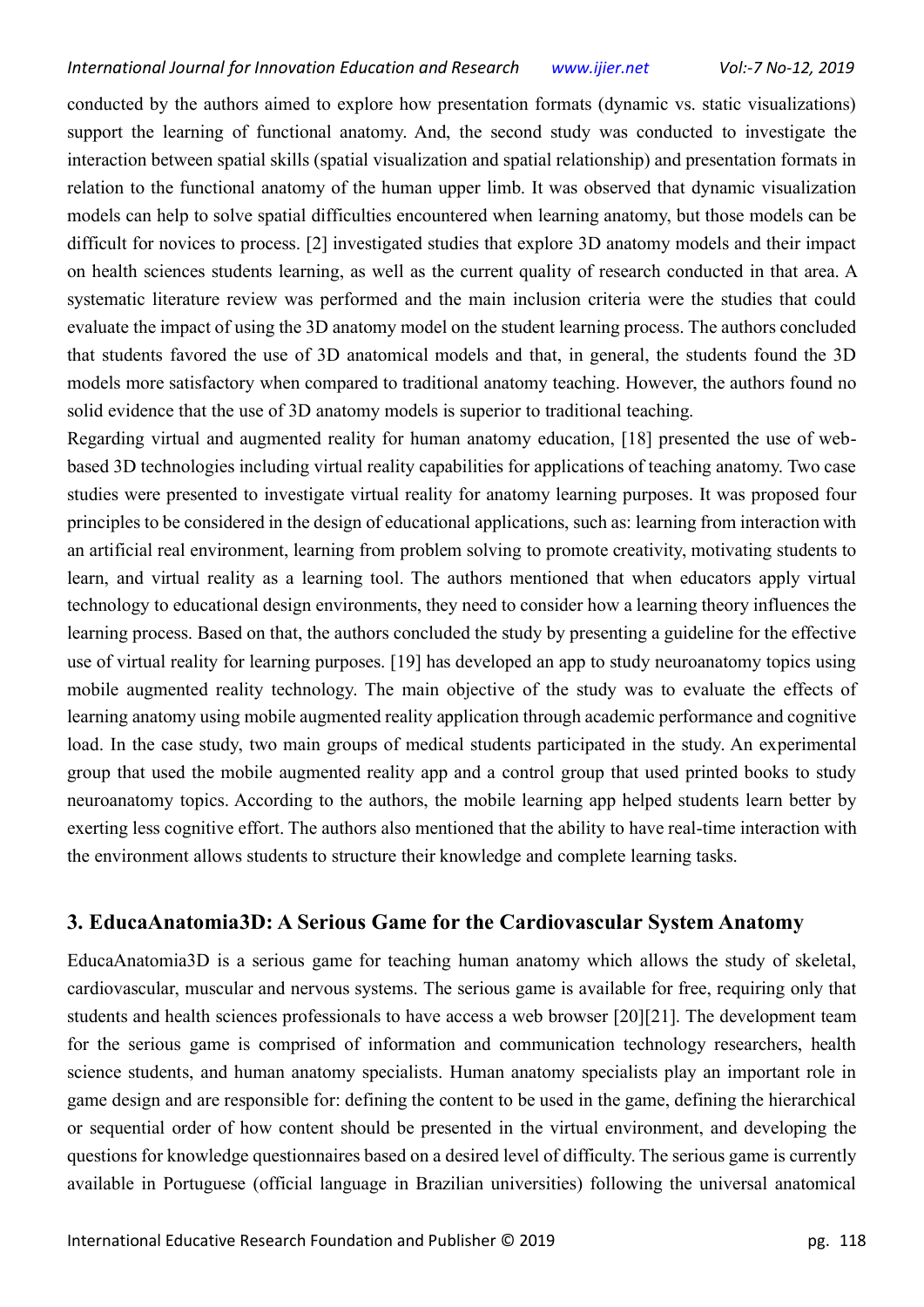terminology, which was last updated in 1999 and is still used to teach human anatomy for health science courses.

In the context of digital games, EducaAnatomia3D qualifies as simulation-based games as it simulates the visualization of anatomical systems of the human body in a 3D virtual environment, allowing the use of spatial features that are often not possible to be realized in real life [22]. In the design of the serious game, open source technologies have been adopted for web application development, such as HTML©, CSS©, and Javascript© for interface development. And, to allow interaction with 3D objects, Web3D technology was used through the BabylonJS© framework (WebGL framework for building 3D games). The 3D objects responsible for the representation of anatomical structures were obtained from the BodyParts3D© database [23] (with permission "BodyParts3D©, The Database Center for Life Science licensed under CC Attribution-Share Alike 2.1 Japan"). Regarding the database for the web application, MySQL© was chosen and so that the application could query the database, the PHP© language was adopted.

The digital game-based learning (DBGL) model [24] was adopted for the design and development of the serious game. The serious game has functionalities to manage each user's registration information, creation and deletion of virtual rooms, and user ranking. In general, the serious game is subdivided into two main phases: the first phase corresponds to content presentation, and the second phase corresponds to the content fixation. From the specific point of view of the cardiovascular system, it is possible to study the structure and organization of the main arteries and veins of the human body (Figure 1).



Figure 1: Content presentation phase for the cardiovascular system [20].

The cardiovascular system is responsible for transporting blood throughout the body, and is formed by the heart and blood vessels (arteries, veins, and capillaries). In the cardiovascular system, the heart is the starting point. Important organ that acts as a contractile-propellant pump, from where it departs from the aorta, giving rise to all other arteries, being responsible for propelling the blood throughout the body [25]. In the context of the cardiovascular system, the main objective is to present the anatomical content in such a way that enables students and health sciences professionals to know the anatomical structures and the spatial relationship between them. Such functionality is presented in the first phase of the game, which corresponds to the content presentation phase. At that stage, the game allows 3D visualization, selection and access to information associated with the anatomical structures of the cardiovascular system.

The selection of each 3D object can be done through the hierarchical menu which contains the object names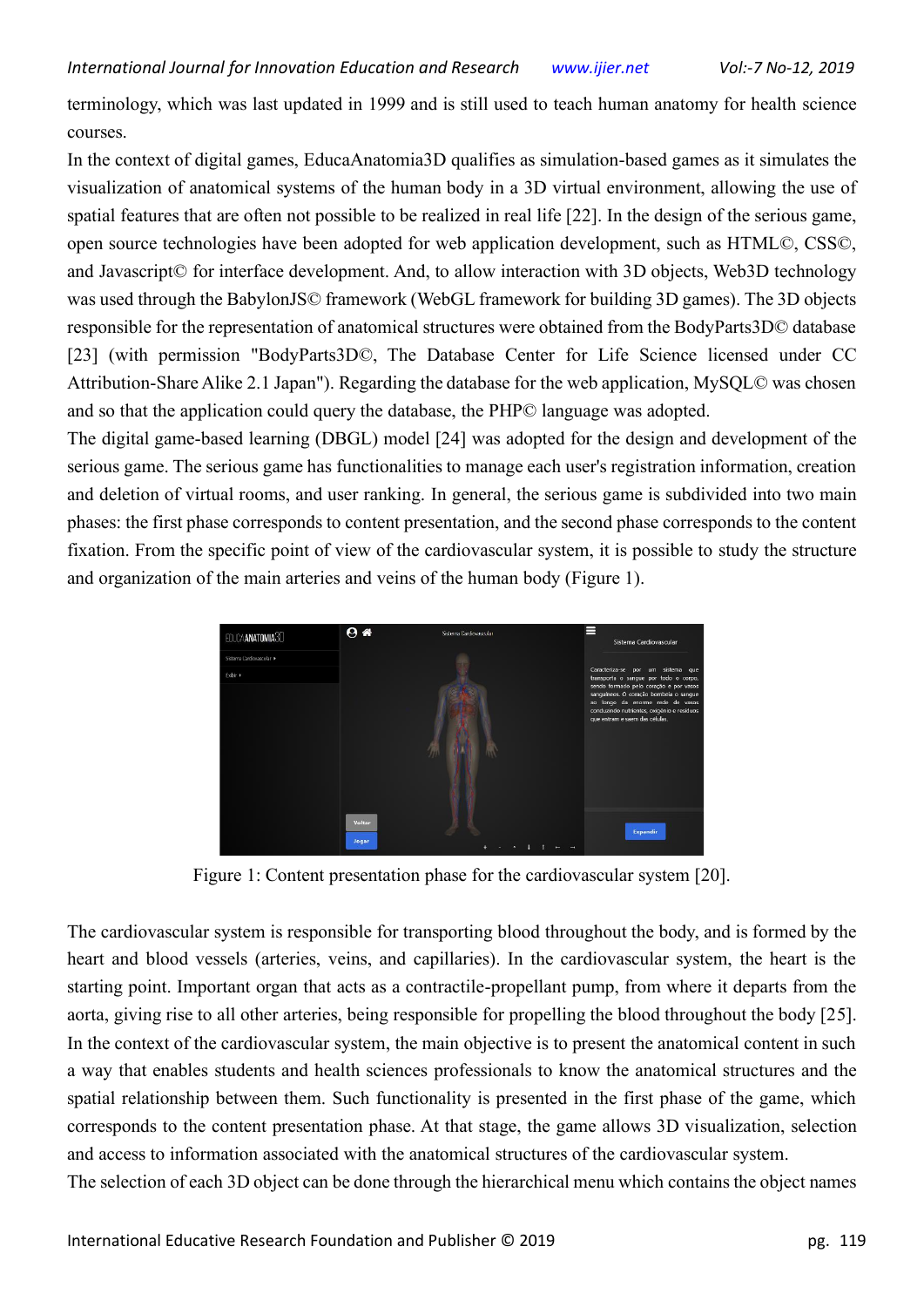for each anatomical structure (interface left panel) or by the pointing device itself (i.e., mouse) through a selection of the object in the 3D virtual environment (interface central panel). Selecting a 3D object provides detailed information about the anatomical object in text and image formats (interface right panel) (Figures 2 and 3).

Initially, the cardiovascular system presents the complete human body, containing organs and bones, along with blood vessels (arteries and veins). Blood vessels are subdivided into arteries and veins, small and fragile anatomical structures, which in a traditional anatomy laboratory require perfect dissection for satisfactory visualization. The arteries and veins are subdivided into five regions (head and neck, thorax, abdomen, upper limb and lower limb), thus grouped according to their place of origin and irrigation.

When selecting an artery or vein in the human body, the visualization of the selected 3D object will be highlighted and the other 3D objects will be displayed with a transparency color. From the object selection, the interface (right panel) shows the anatomical course content related to the selected artery or vein (Figures 2 and 3). Thus, during the content presentation phase, the student or health science professional studies has the ability to manipulate and visualize the human body in 3D space with the respective anatomical objects.



Figure 2: Content presentation phase for the study of arteries [20].



Figure 3: Content presentation phase for the study of veins [20].

In the content fixation phase, the second phase of the serious game, users have the opportunity to test their knowledge and skills through a knowledge questionnaire related to the subjects available (Figure 4).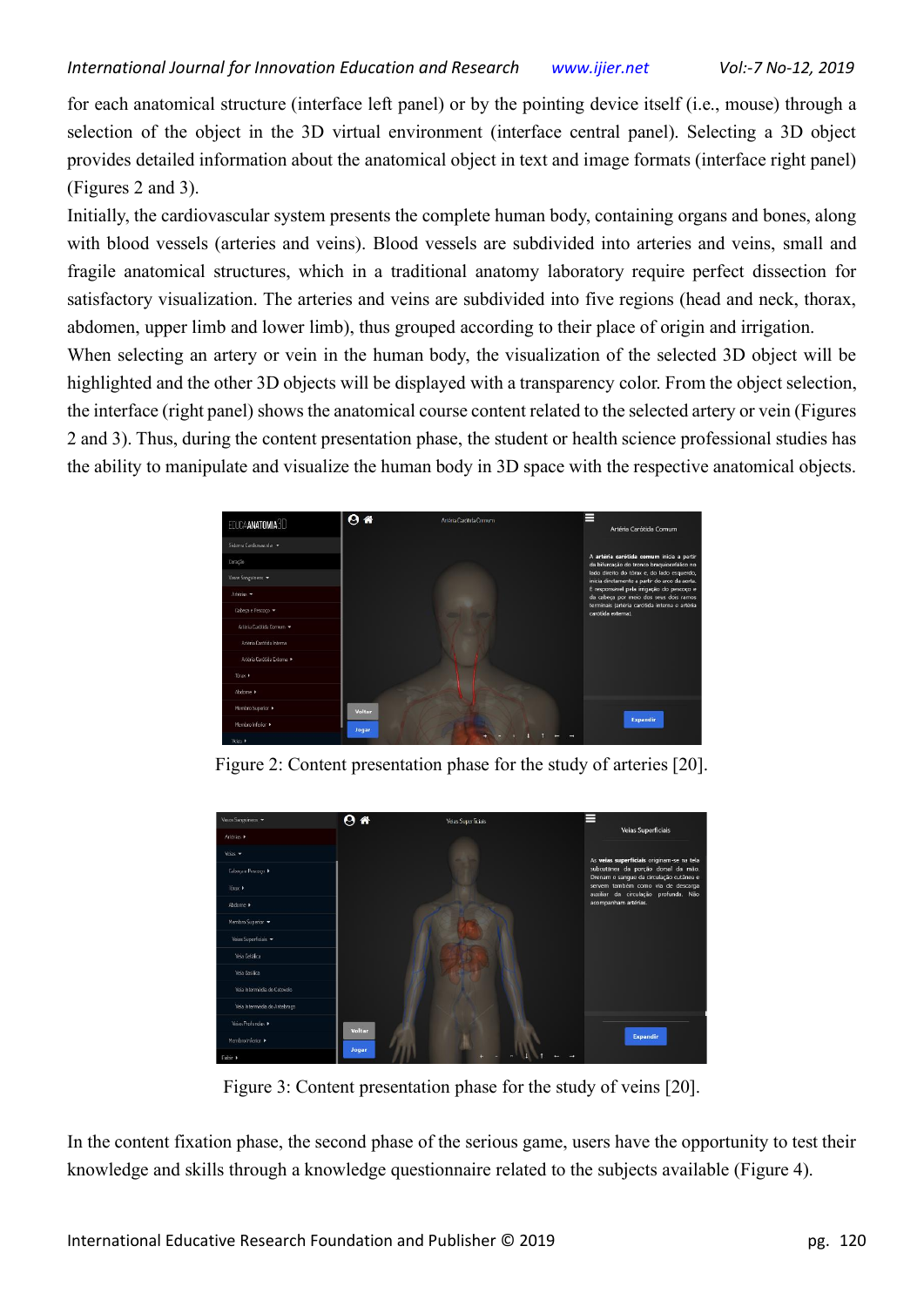

Figure 4: Content fixation phase for the cardiovascular system [20].

# **4. Study Group**

Physiotherapy students of the Anatomy II course at Federal University of Santa Catarina (UFSC, Brazil) participated in the case study corresponding to the use of the serious game to teach the anatomy of the cardiovascular system. The teacher, who has extensive experience in teaching anatomy, also participated in the case study from an expert user point of view. For the case study, the students and the teacher were asked to sign the Informed Consent Form (ICF). Table 1 shows the demographic information of the case study participants.

| Table 1: Demographic information of the participants |        |        |           |                     |              |          |  |  |  |
|------------------------------------------------------|--------|--------|-----------|---------------------|--------------|----------|--|--|--|
|                                                      | Gender |        | Aqe       | Level of Experience |              |          |  |  |  |
|                                                      | Male   | Female | Age Group | Beainner            | Intermediate | Advanced |  |  |  |
| Study Group                                          |        |        | 18-42     |                     |              |          |  |  |  |

# **5. Data Collection Tools**

For the data collection, tools are used such as questionnaires of knowledge of the anatomy of the cardiovascular system, usability scale to investigate characteristics in the interaction interface, and open questions about the usefulness of serious game. And for data analysis, descriptive analysis and statistical methods are used to assess students' educational performance in teaching the anatomy of the cardiovascular system.

# *5.1 Cardiovascular System Knowledge Questionnaire*

Data collection related to the cardiovascular system knowledge questionnaire is performed in the content fixation phase, the second phase of the serious game. Currently, there are a total of 194 questions related to the cardiovascular system, 80 questions about arteries and 114 about veins. The questions are presented basically in two formats: multiple choice questions (where the user must choose one of five options) and discursive questions (where the user must provide the name of a particular anatomical structure). On top of that, a panel, containing the anatomical structure including interaction and 3D visualization capabilities, is available for each question.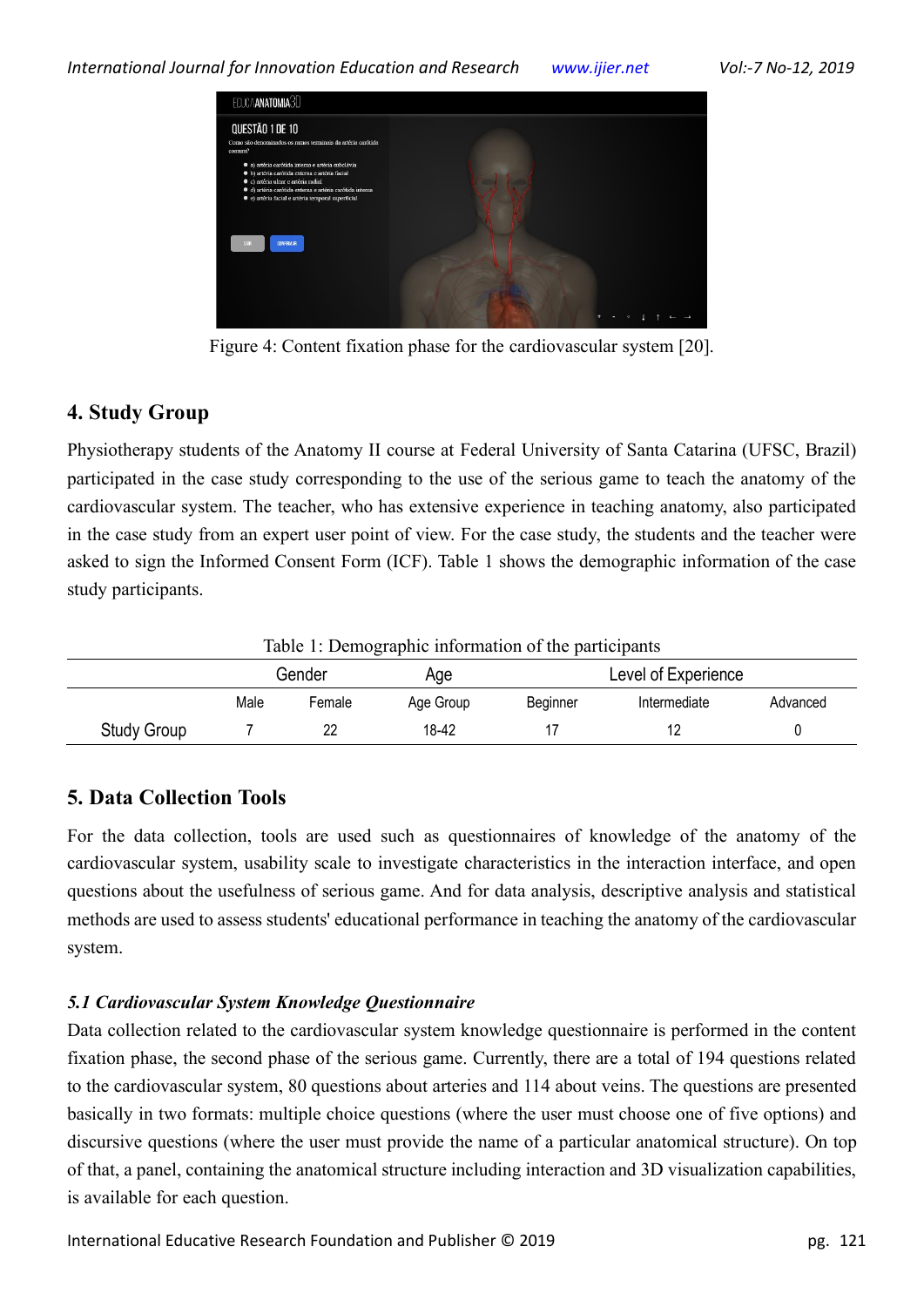In the content fixation phase, a panel is presented where the user must choose which blood vessels (arteries and veins) will be addressed in the knowledge questionnaire. After choosing the blood vessel type, the user needs to choose one of the five arteries or veins regions of the human body (i.e., head and neck, chest, abdomen, upper limb, and lower limb). When choosing a region of study, a digital roulette is presented for the draw the number of questions to be answered (Figure 5). Digital roulette has the following number of questions: 3, 5, 8, and 10. The results of the questions answered in the knowledge questionnaire are stored in the database for the respective user.



Figure 5: Digital roulette for the draw of questions [20].

# *5.2 Usability Scale*

For the evaluation a usability scale was elaborated and adapted based on the five factors adopted by the Software Usability Measurement Inventory - SUMI [26] questionnaire, as follows: affect, control, learnability, efficiency, and helpfulness. Consisting of 12 affirmative questions in which the users should choose one of the five alternatives, according to the Likert scale of 5 points, such as: 1 - Strongly Disagree, 2 - Disagree, 3 - No Opinion / Not Sure, 4 - Agree and 5 - Strongly Agree.

The usability factors corresponding to the usability scale questions presented in Table 2 are as follows: (i) affect: questions 1, 6, and 7; (ii) control: questions 2 and 10; (iii) learnability: questions 3 and 9; (iv) efficiency: questions 4, 5, and 8; and, (v) helpfulness: questions 11 and 12.

Table 2: Usability scale

| <b>Usability Scale</b>                                                                                                 |
|------------------------------------------------------------------------------------------------------------------------|
| 1. The use of the serious game in general was a satisfactory experience.                                               |
| 2. During the use of the serious game it was possible to access the concepts associated with the cardiovascular system |
| and the questionnaires for the content fixation through a minimum set of operations.                                   |
| B. The serious game was important for performing activities related to the content fixation in the Anatomy course.     |
| 4. The interaction interface for the serious game was easily understood.                                               |
| 5. There was no need to stop the proposed activity in the face of obstacles in the interaction with the interface.     |
| 6. I have not encountered errors related to the serious game from the start to the end of the activities.              |
| 7. As a user of the serious game it was possible to visualize and interact with the cardiovascular system elements in  |
| an intuitive way.                                                                                                      |
| 8. The serious game presented the teaching terminology for Human Anatomy in a consistent manner.                       |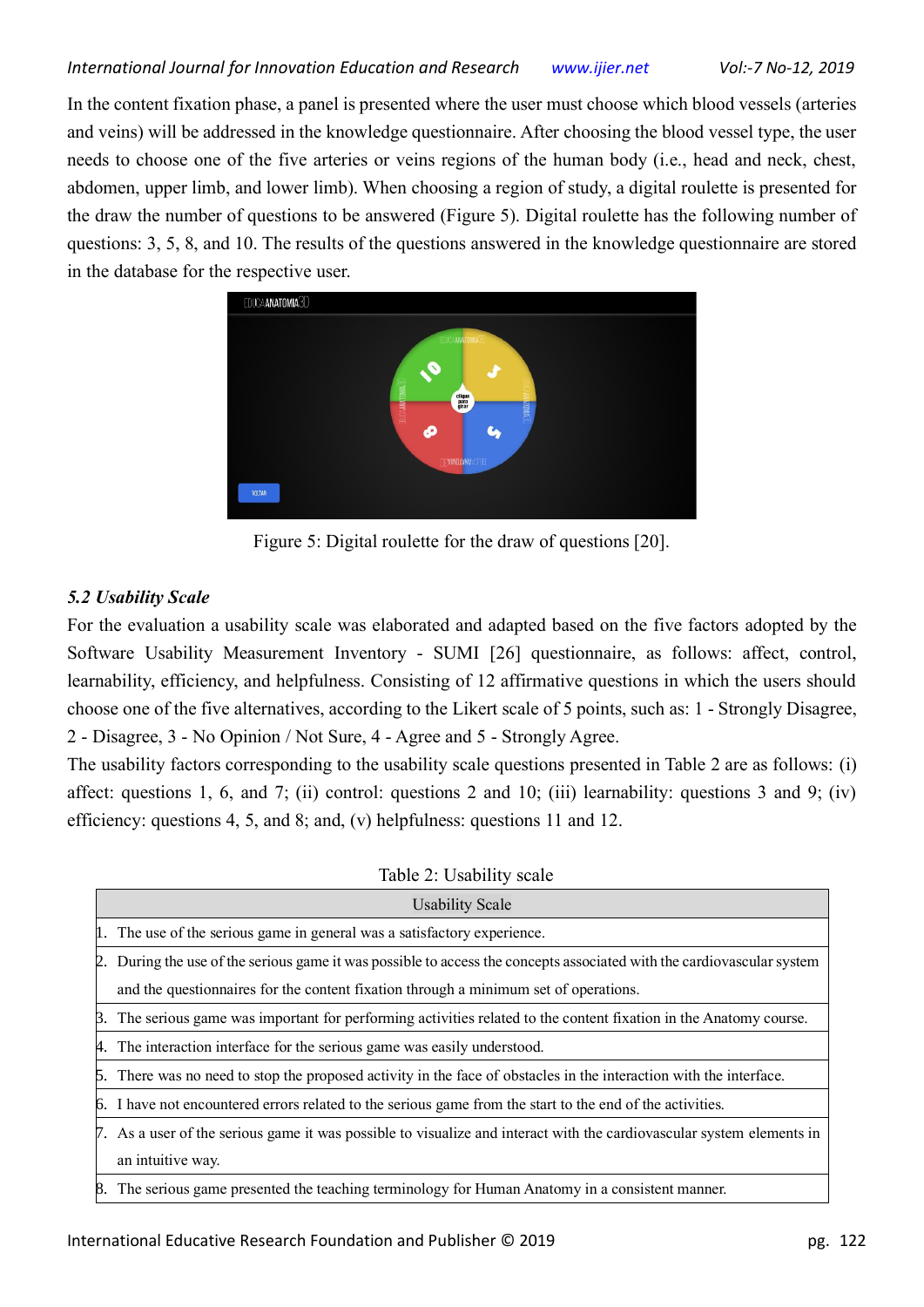- 9. The information provided by serious game was satisfactory for understanding the structure and function of the main elements of the cardiovascular system.
- 10. Regardless of the regularity of use of the serious game the functionalities of the interface were easy to memorize.
- 11.The information presented in the interface of the serious game was sufficient for its use.
- 12. During the use of the serious game the messages and warnings were sufficient for the study understanding during the content presentation and fixation phases.

# *5.3 Open Questions*

Open questions for a game session correspond to three questions where users have the opportunity to provide feedback and suggestions for the game. The questions are: i) What are the benefits or advantages while using the serious game? ii) What are the difficulties or disadvantages while using the serious game? iii) What are your suggestions for improving the serious game?

# *5.4 Implementation Process*

In the case study, the following steps were taken with the health science students to teach the cardiovascular system arteries (see Figure 6): step 1) A 15-minute pre-test was performed with the students without previous knowledge of the cardiovascular system. For the pre-test the students used the knowledge questionnaire available in the content fixation phase, the second phase of the serious game; step 2) The students studied the arteries of the cardiovascular system through the content available in the content presentation phase lasting 50 minutes, the first phase of the serious game; step 3) A 30-minute post-test was conducted with the students through the knowledge questionnaire available in the content fixation phase, the second phase of the serious game; step 4) Students answered the usability scale lasting 10 minutes; and, step 5) The students and teacher answered the open-ended questions for a game study session lasting 10 minutes.



Figure 6: Planning of the case study.

# *5.5 Data Analysis*

The data obtained with the knowledge questionnaire, usability scale and open questions of the game session were analyzed using a descriptive analysis. In addition, for the data obtained with the knowledge questionnaire in the case study, a paired-samples t-test was performed to determine whether differences in the percentages of correct pre and post-test responses reached a considerable level of significance.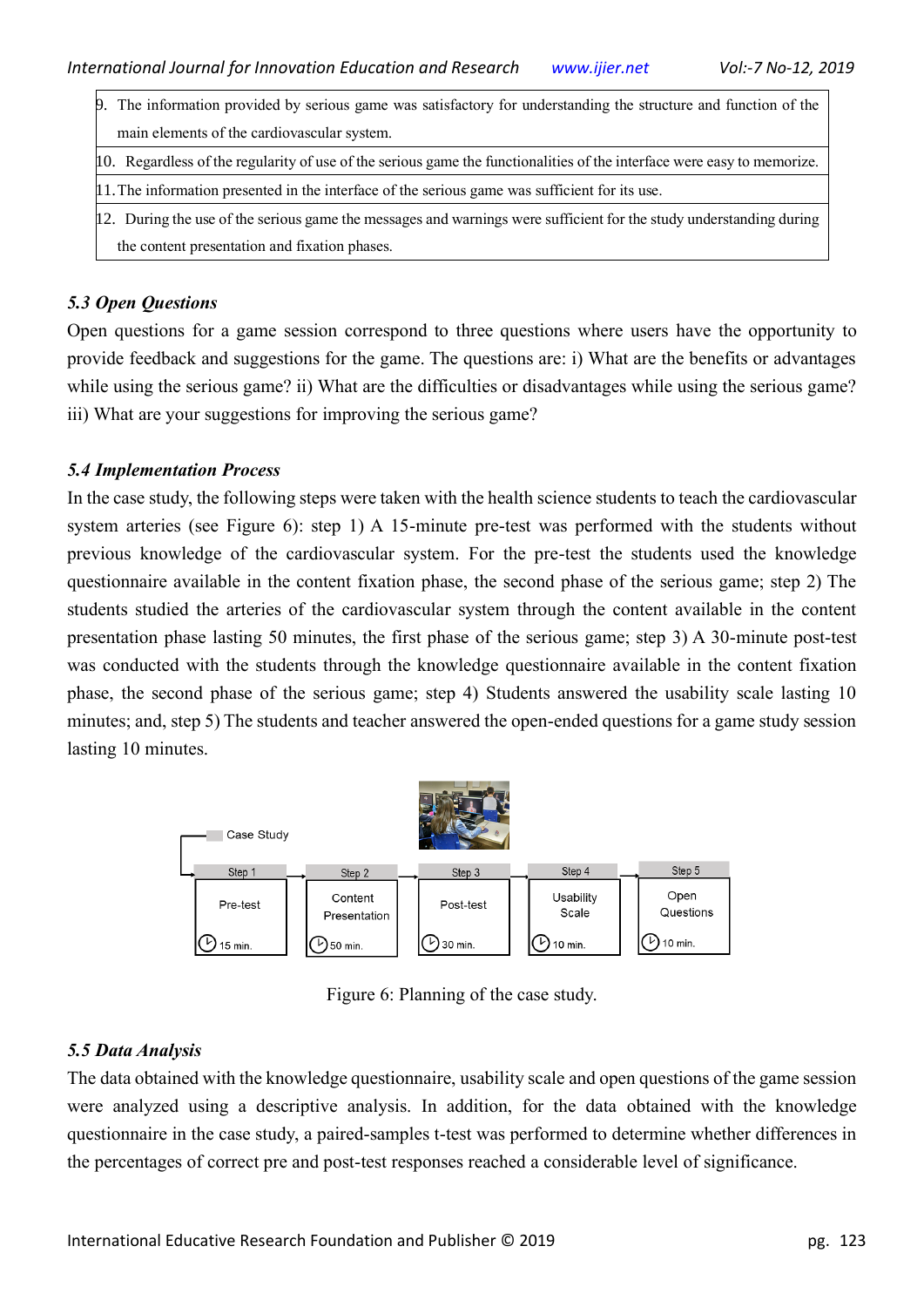# **6. Results**

# *6.1 Case Study*

In the case study, students' performance was investigated before and after the content presentation for the cardiovascular system arteries with the serious game through a knowledge questionnaire. To that end, the case study was conducted with Physiotherapy students enrolled in the Anatomy II course using the serious game to study the cardiovascular system arteries. Initially, a pre-test was performed with the students through a knowledge questionnaire, available in the content fixation phase, without any previous knowledge of cardiovascular system arteries. After a study session about the cardiovascular system arteries in the content presentation phase, a post-test was conducted with the same group of students through a knowledge questionnaire available at the content fixation phase (Figure 6).

#### 6.1.1 Learning efficiency of the tool

As the difference of both samples of the percentages of scores followed a normal distribution (see Figure 7), it was performed a paired-samples t-test to evaluate whether the mean difference between the percentages of scores of pre and post-tests can be considered statistically significant. Table 3 shows the analysis results.



Figure 7: Distribution of the difference of the percentages of scores between pre and post-tests - and theoretical quantiles.

| Table 3: Results of the paired-samples t-test |    |          |          |          |          |       |  |  |  |
|-----------------------------------------------|----|----------|----------|----------|----------|-------|--|--|--|
|                                               | N  | Mean     | S.D.     | Min      | Max      | $t^*$ |  |  |  |
| Pre-test                                      | 29 | 0.280024 | 0.158297 | 0.000000 | 0.733333 | 10.83 |  |  |  |
| Post-test                                     | 29 | 0.643601 | 0.162434 | 0.222222 | 0.929412 |       |  |  |  |
| * $p<.001$                                    |    |          |          |          |          |       |  |  |  |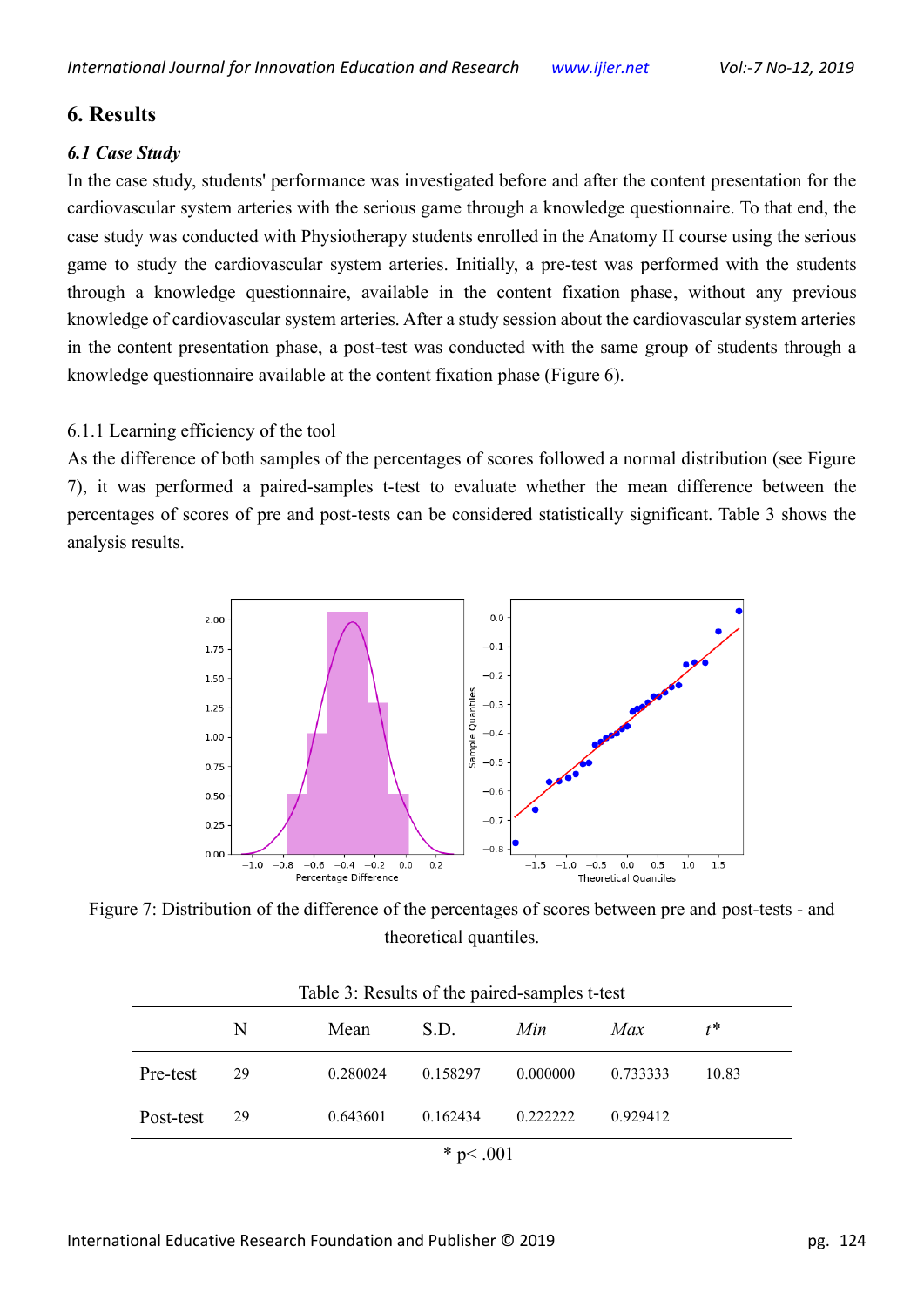As it can be seen in Table 3, the mean percentage score of post-test  $(M = 0.643601, SD = 0.162434)$  is higher than the mean percentage score of pre-test ( $M = 0.280024$ , SD = 0.158297). The test was statistically significant at the 0.01 level thus meaning that students performed significantly better on the tests after using the tool.

For the pre-test performed with the students, the average percentage of correct answers was 28.0%. And, in the post-test, the average percentage of correct answers was 64.36%. Figure 8 shows the percentage of students' correct answers in the pre and post-test in the knowledge questionnaire regarding the cardiovascular system arteries. In addition, Figure 8 shows the difference between the percentage of correct pre and post-test answers for each student, representing an increase in the average percent of correct pretest responses compared to the post-test of 36.36%.





Figure 8: Case study for the cardiovascular system arteries. Percentage of correct answers in the pre and post-test knowledge questionnaire.

# 6.1.2 Usability evaluation

After applying the usability scale with the study group, the average of the usability factors was calculated. The highlight with the highest average results was for the Affect category with an average of 4.81. Then the Control category with an average of 4.70, Learnability category with 4.39, Efficiency category with an average of 4.14 and finally the Helpfulness category with 3.96.

Regarding the open questions for a serious game session, the main observations pointed out by the students and teacher are as follows:

- i. **What are the benefits or advantages while using the serious game?** Students: "The game is easy to understand and memorize, and it allows interactive representations of the cardiovascular system in 3D." Teacher: "Students have the possibility to study through web browsers, not necessarily having to be in the university environment".
- ii. **What are the difficulties or disadvantages while using the serious game?** Students: "During the content fixation phase there were some difficulties encountered in answering the questions within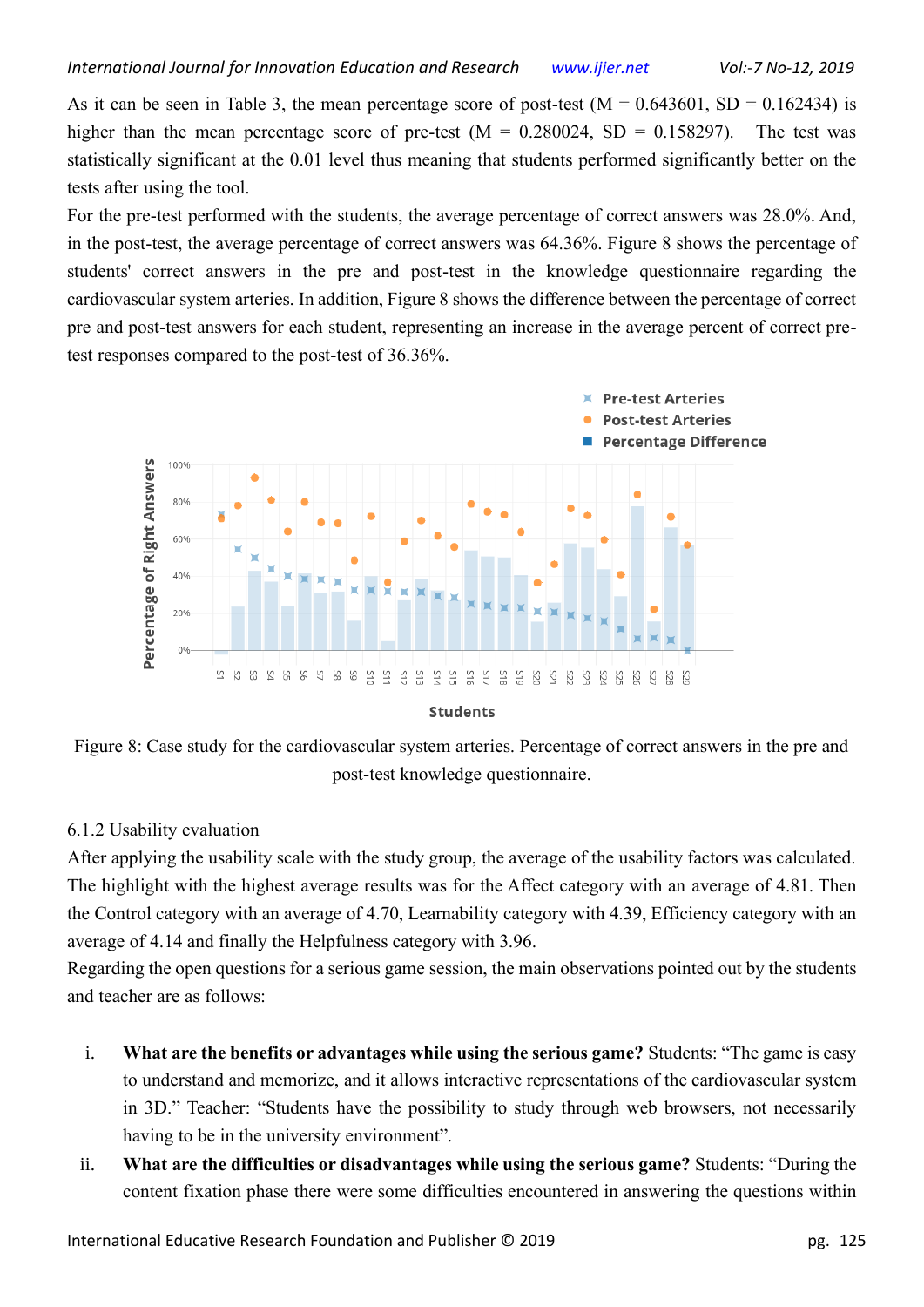60 seconds". Teacher: "Students need a better familiarity with the interaction of objects in 3D space."

iii. **What are your suggestions for improving the serious game?** Students: "Students mentioned that it would be interesting to add more questions in the content fixation phase". Teacher: "Teacher suggested adding in the game the content and the remaining structures of the heart."

# **7. Conclusion**

Studies in educational technologies for teaching health sciences play an important role in driving innovation in the teaching and learning process for the digital and information age. The serious game EducaAnatomia3D aims to facilitate the teaching of human anatomy by providing a form of aid for studies and fixation of knowledge of the cardiovascular system. The study, developed in partnership with human anatomy specialists, enabled the identification and presentation of a set of digital resources that are fundamental to the teaching of the cardiovascular system in a virtual 3D environment.

In particular, the teaching of the cardiovascular system involves the study of anatomical structures (arteries and veins) that are mostly fragile and difficult to expose by dissection, which require, for a good understanding, a satisfactory visualization by the students. From that scenario, it is important to provide tools that enable students to explore virtual anatomical structures in three-dimensional space which provide adequate visualization, as well as the identification and display of organs, bones and ligaments to contextualize the system's anatomical cardiovascular structures in the three-dimensional space. There are serious games and virtual environments available in the literature for teaching and learning Anatomy [13][14]. However, the approach for the designing of serious games and virtual environments for teaching Human Anatomy found in the literature often presents several systems of the human body from the point of view of a 3D atlas.

Based on the digital resources available in the game, students are able to explore anatomical structures in an environment that provides three-dimensional anatomical objects (e.g., visualization, selection and manipulation of information for the spatial hierarchical representation of the cardiovascular system) and perform tests of knowledge (knowledge questionnaires). Also, in the context of serious game, teachers and students are able to create virtual rooms for the purpose of playing with a particular group of users. Thus, based on Web3D-based models and interaction and visualization techniques in a virtual environment, the cardiovascular system game allows researchers to explore innovative features in the pursuit of increased quality in teaching human anatomy.

Derived from the results of the case study, we have observed a satisfactory acceptance by the game users as an additional tool for the study of human anatomy. Thus, EducaAnatomia3D represents a step towards serious games, in which students in the health sciences can make use of a resource capable of presenting essential concepts for the understanding of human anatomy and its relations in three-dimensional space.

Pertaining to the analysis of the case study results, there was an increase in the average percentage of correct responses in the pre-test for the cardiovascular system arteries compared to the post-test by 36.36%. From that, with the paired-samples test (t-test) it was found that the differences observed are statistically significant. Thus, there was an increase in educational performance by students through the serious game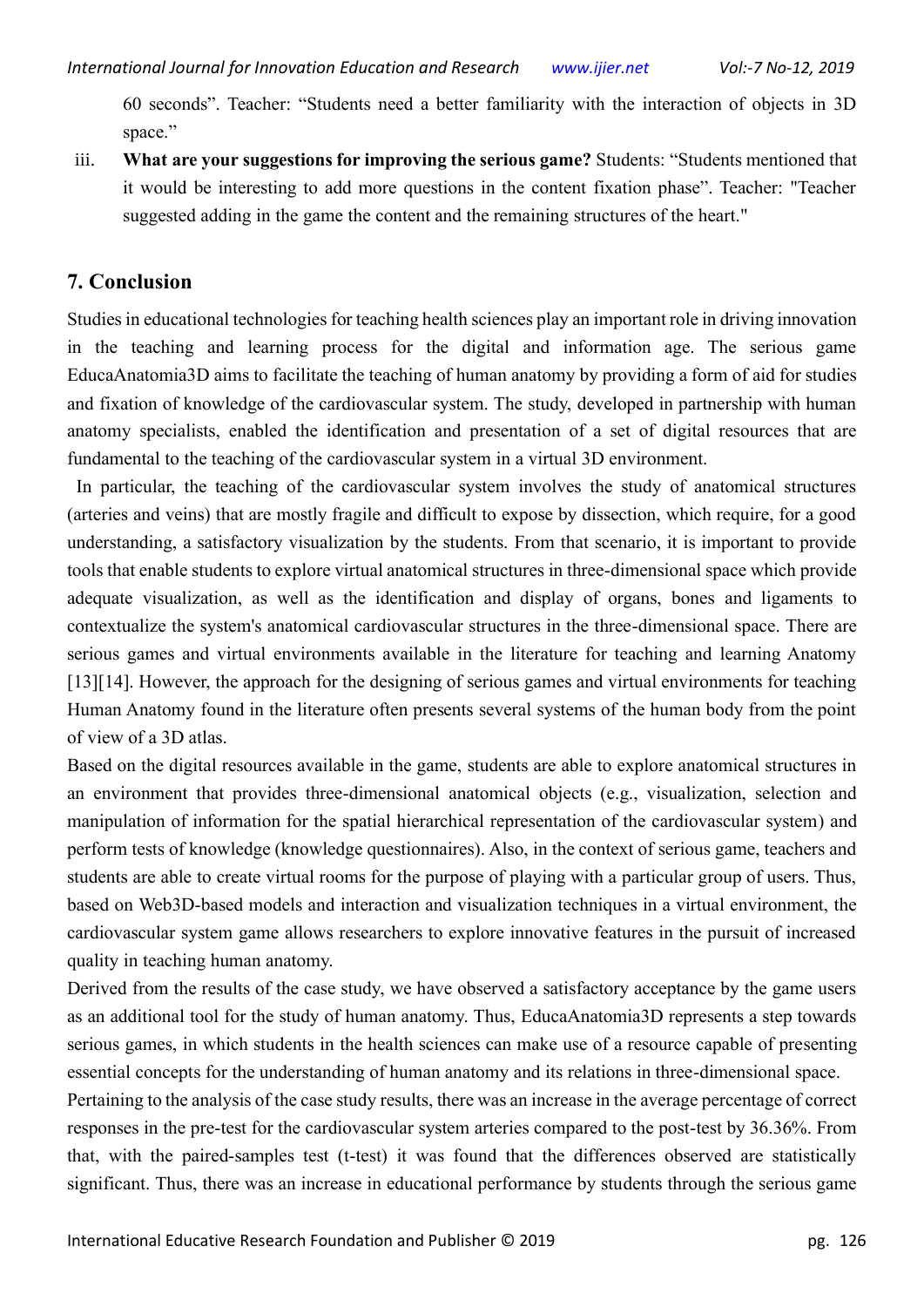as a support for teaching the anatomy of the cardiovascular system in a 3D virtual environment.

Future work to assist in the assessment of performance and monitoring the evolution of health science students can be developed in the context of learning analytics techniques. For that, the modeling and data collection for the game is being adapted to take into account the data obtained during a game session by users. When EducaAnatomia3D is able to collect data for that purpose during a game session, data mining algorithms in education will be implemented and visualization techniques such as dashboards will be added to the game functionality. In that way, the EducaAnatomia3D team will be able to identify, for example, in which areas the users need to improve their performance or which parts of the serious game need to be redesigned to encourage users in their studies.

# **8. Acknowledgement**

The research was financed by CAPES – Brazil and Federal University of Santa Catarina (UFSC).

# **9. References**

[1] H. Brenton, J. Hernandez, F. Bello, P. Strutton, S. Purkayastha, T. Firth, and A. Darzi. "Using multimedia and Web3D to enhance anatomy teaching," Computers & Education, 2007, pp. 32-53.

[2] S. A. Azer, and S. Azer. "3D anatomy models and impact on learning: a review of the quality of the literature," Health professions education, 2016, pp. 80-98.

[3] J. G. Dângelo, and C. A. Fattini. Anatomia humana sistêmica e segmentar: para o estudante de medicina. Atheneu. Rio de Janeiro, 2000.

[4] F. Venail, A. Deveze, B. Lallemant, N. Guevara, and M. Mondain. "Enhancement of temporal bone anatomy learning with computer 3D rendered imaging softwares," Medical teacher, 2010, pp. 282-288.

[5] C. F. Smith, G. M. Finn, J. Stewart, S. McHanwell. "Anatomical Society core regional anatomy syllabus for undergraduate medicine: the Delphi process," Journal of anatomy, 2016, pp. 2-14.

[6] A. Gauthier, M. Corrin, and J. Jenkinson. "Exploring the influence of game design on learning and voluntary use in an online vascular anatomy study aid," Computers & Education, 2015, pp. 24-34.

[7] M. Seitel, L. Maier-Hein, A. Seitel, A. M. Franz, H. Kenngott, R. De Simone, and H. P. Meinzer. "RepliExplore: coupling physical and virtual anatomy models," International journal of computer assisted radiology and surgery, 2009, pp. 417-424.

[8] F. Ricciardi, and L. T. D. Paolis. "A comprehensive review of serious games in health professions," International Journal of Computer Games Technology, 2014, pp. 1-12.

[9] A. Richardson, M. Hazzard, S. D. Challman, A. M. Morgenstein, and J. K. Brueckner. "A "Second Life" for gross anatomy: Applications for multiuser virtual environments in teaching the anatomical sciences," Anatomical sciences education, 2011, pp. 39-43.

[10] A. Alamri, M. M. Hassan, M. A. Hossain, M. Al-Qurishi, Y. Aldukhayyil, and M. S. Hossain. "Evaluating the impact of a cloud-based serious game on obese people," Computers in Human Behavior, 2014, pp. 468-475.

[11] R. B. Schroeder, and M. D. S. Hounsell. "SEU-Q-Um Instrumento de Avaliação de Utilidade de Jogos Sérios Ativos," I Simpósio Latino-Americano de Jogos, 2015, pp. 136-145.